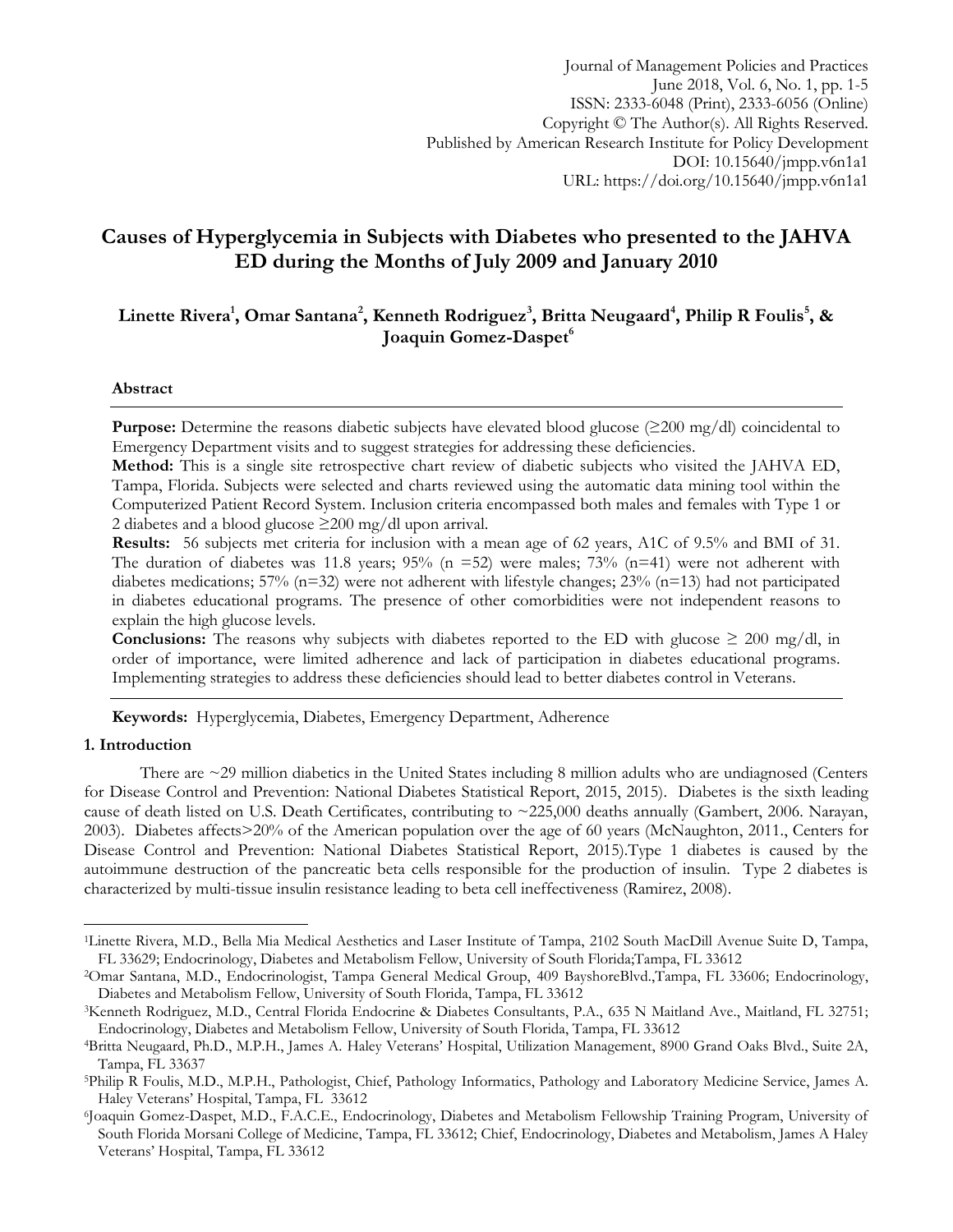The American Diabetes Association suggests the following targets fornon-pregnant adults with diabetes: A1C  $\leq$  7.0%, preprandial capillary plasma glucose 80-130 mg/dl (5.0-7.2 mmol/l), peak postprandial capillary plasma glucose <180 (< 10.0 mmol/l) (Standards of Medical Care in Diabetes 2017, 2017) to prevent diabetic complications. Multiple factors can contribute to daily blood glucose levels that are not ideal. These include not being able to follow medication regimens, keep follow-up appointments, afford the cost of medications, and/or obtain appropriate diabetic education to understand the complications and prognosis for this disease.

Limited adherence has always been an issue for treating diabetic subjects. Studies demonstrate that those who fail to adhere to prescribed clinical regimens have poor outcomes (Leichter, 2005., Laing, 2005).The JAHVA Hospital in Tampa, Florida, is one of the busiest Veterans'Hospital facilities in the United States. Services are available to more than 116,000 Veterans living in a four-county area (U.S. Department of Veterans Affairs. James A. Haley Veterans' Hospital, [http://www.tampa.va.gov/about,](http://www.tampa.va.gov/about) 2011). The prevalence of diabetes in the Veterans Health Administration (VHA) system increasedfrom 16.7% in fiscal year 1998 (from October 1, 1997 to September 30, 1998) to 19.6% in fiscal year 2000 (from October 1, 1999 to September 30, 2000) (Maciejewski, 2004., Pogach, 1998., Haas, 2005., Miller, 2004).

Total costs attributed to diabetes in the United States are estimated to be as high as \$132 billion annually includingdirect and indirect medical costs, the latter of which include disability, lost work days, and premature mortality (Mary, 2004., Blaum, 2003., Ousman, 2002). Therefore, it is important to address and improve diabetes control. This study was designed to objectively review and determine the reasons VA diabetic subjects have hyperglycemia when they present to the JAHVA ED in Tampa, Florida. By finding thereasons for these elevated blood sugars,healthcare professionals can institute strategies to improveglycemic control.

#### **2. Materials and Method**

## **2.1. Design**

This study is a single site retrospective chart review of subjects who visited the JAHVA ED, Tampa, Florida, during the months of July 2009and January 2010. These two months were selected to assess for findings that can be explained by a difference in the season - July, a summer month, and January, a winter month - during which respiratory tract infections are more prevalent. The subjects were selected and charts reviewed using the automatic data mining tool within the JAHVA Computerized Patient Record System (CPRS).

This study was approved by the JAHVA R&D Committee and by the USF IRB (Pro00007011).It was noted early in the study that nonadherence was the most common cause of hyperglycemia. This study was placed on hold in an effort to obtain funding, increase sample size,and extend time of study. Funds were not obtained, leading to delay, which is the reason data is seven years old; however, the authors feel this information is still relevant to current practice.

#### **2.2. Selection**

Inclusion criteria were subjects with a random blood glucose≥ 200mg/dl upon arrival to the JAHVA ED during the months of July 2009 and January 2010. Type 1 and type 2 diabetic subjects that were established with a VA Primary Care Clinic before the two months of the study were included. Excluded subjects included those with blood glucose  $\leq 200$  mg/d and subjects with glucose  $\geq 200$ mg/dl but with an admission diagnosis of stroke or myocardial infarction (MI)which can cause stress hyperglycemia. A total of 60 subjects met initial criteria but following screening four were excluded: Onehad acerebrovascular accident (CVA), one had an MI, and two were not established with a Primary Care Physician or other healthcare professional. A total of 56 subjects met the inclusion and exclusion criteria and their charts were reviewed. Both female and male patients were included.

## **2.3. Data Collection**

We collected data using the automatic data mining tool within CPRS at the JAHVA. We obtained age, sex, weight, BMI, distance from living address to JAHVA, and service connection status. We retrieved hemoglobin A1C(the JAHVA laboratory uses high-pressure liquid chromatography) and patients' glucose levels from laboratory results upon arrival to the Emergency Department. We also looked at duration of diabetes, recent use of glucocorticoids, hospitalizations, surgeries, medical procedures, infections, medications used, and recent imaging studies with intravenous contrast.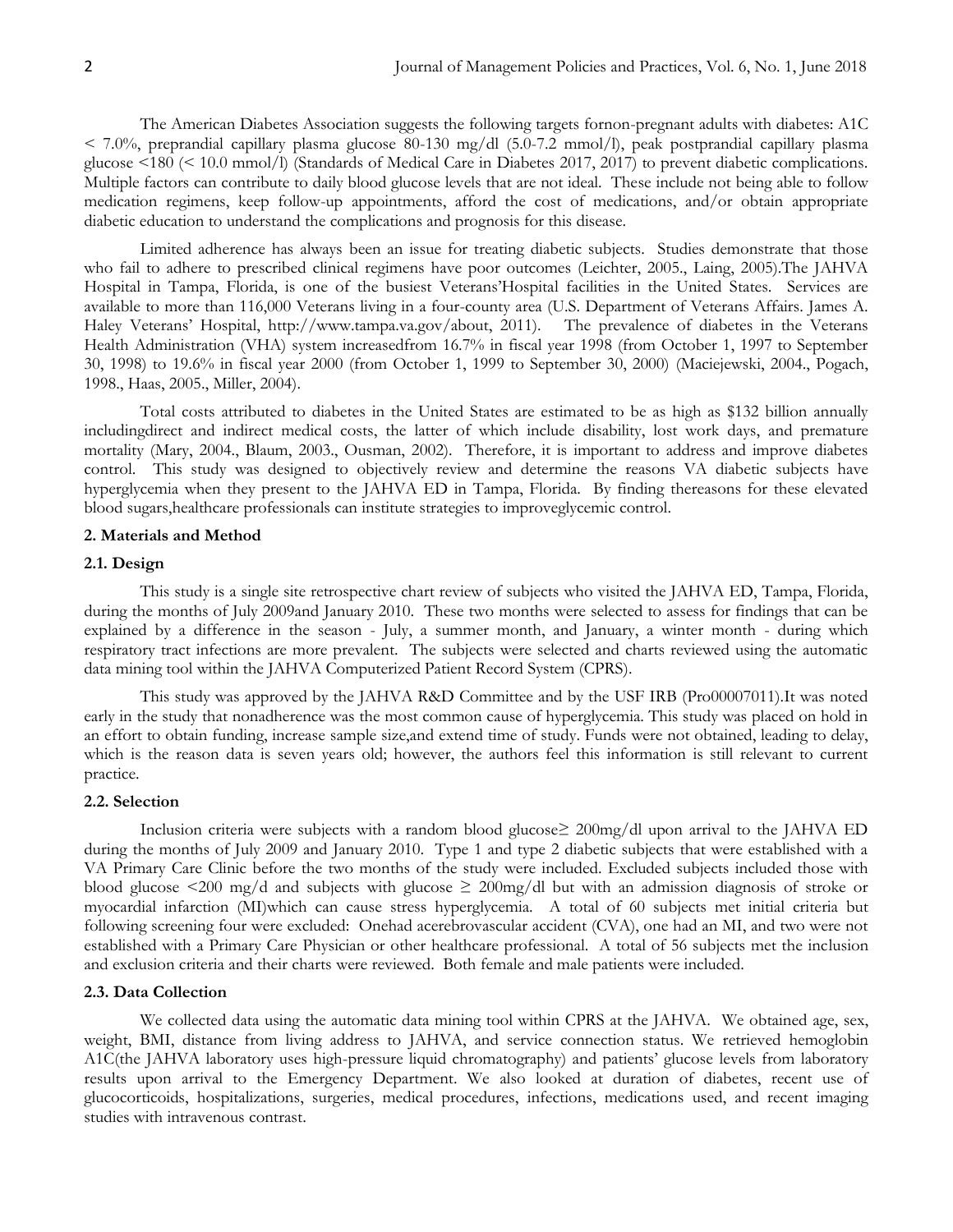Adherence was assessed by reviewing providers' medical progress notes with specific reference to adherence, Pharmacists' progress notes, Dietitians' progress notes, medical problem lists for each patient, Veterans' medication refill histories, expired medications, and scheduled medical appointment cancellations and no-shows. Diabetes education was assessed by looking at each Veteran's participation in basic diabetes class, group class, individual diabetes class and/or any other diabetes educational activity.

## **2.4. Clinical Endpoints**

The primary endpoint is to assess possible reasons why diabetic subjects have elevated blood glucose levels upon arrival at the JAHVA ED. Secondary endpoint is to determine whether adherence is one of the main reasons affecting ED visits.

The goal, based on our findings, is to implement strategies to help subjects keep better glucose control at home and thus decrease healthcare costs, including frequency and number of hospitalizations and length of stay as well as the financial burden of worsening comorbidities, by decreasing acute hyperglycemia and preventing diabetic ketoacidosis or nonketotic hyperosmolar coma, decrease ED visits due to hyperglycemia, and improve hospitalization outcomes by maintaining a better blood glucose level.

### **2.5. Statistical Analysis**

Descriptive statistics were used to calculate the mean, interquartile range, and standard deviation for the continuous variables and frequency and percent for categorical variables. Data were analyzed using SAS 9.2 (SAS Institute, Cary, NC).

#### **3. Results**

Fifty-six total subjects were included in the study.

Table 1.In Table 1 mean values for the variables measured includeHgbA1C, age, BMI, weight, distance to JAHVA, glucose values upon arrival at the ED and duration of diabetes.

| Table 1                                 |         |  |  |
|-----------------------------------------|---------|--|--|
| Subject characteristics and mean values |         |  |  |
| Variable                                | Mean    |  |  |
| A1C                                     | $9.5\%$ |  |  |
| Age (years)                             | 62      |  |  |
| <b>BMI</b>                              | 31      |  |  |
| Weight (lbs)                            | 2.12    |  |  |
| Distance to JAHVA (miles)               | 75      |  |  |
| Glucose at ED $(mg/dl)$                 | 374     |  |  |
| <b>Diabetes Duration (years)</b>        | 11.8    |  |  |

Table 2.

Some of the variables is our study that can affect blood glucose and diabetes management are tabulated in Table 2. Non-adherence (73%) was the most prevalent factor followed by limited adherence with diabetic lifestyle changes (57%) and third, the lack of diabetic education (23%). Some common associated co morbidities such as chronic kidney disease, coronary artery disease, congestive heart failure, and CVA collectively were present in 21% of records reviewed. Infections, including acute respiratory infections, were not reported and therefore not a significant variable for either July or January. 11% were Service Connected for diabetes and only 5% were on glucocorticoids.

| Table 2<br>Factors affecting blood glucose on ED arrival |            |  |
|----------------------------------------------------------|------------|--|
| <b>Medication non-adherence</b>                          | 41 (73%)   |  |
| Non-adherence with lifestyle changes                     | 32(57%)    |  |
| Lack of diabetes education                               | $13(23\%)$ |  |
| Presence of other comorbidities                          | $12(21\%)$ |  |
| Service connected                                        | $6(11\%)$  |  |
| Current steroid use                                      | $3(5\%)$   |  |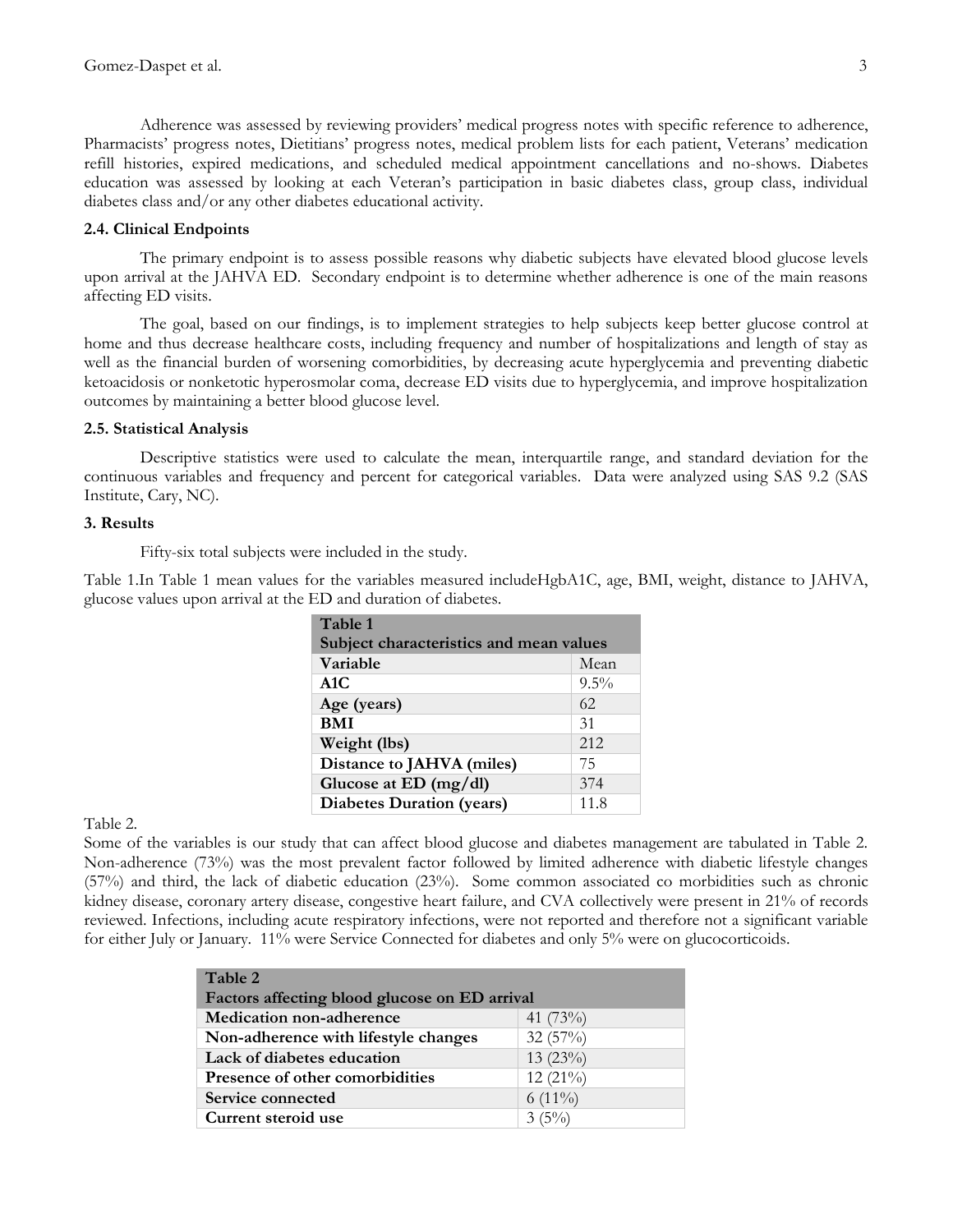| Table 3                                            |                       |                          |         |  |
|----------------------------------------------------|-----------------------|--------------------------|---------|--|
| Patient characteristics in our two separate groups |                       |                          |         |  |
| Variable                                           | July's group $(n=38)$ | January's group $(n=18)$ | p-value |  |
| A1C $(%)$                                          | 9.35(1.79)            | 9.89(2.29)               | 0.35    |  |
| Age (years)                                        | 60.71(10.2)           | 63.67(11.9)              | 0.35    |  |
| <b>BMI</b>                                         | 30.62(7.12)           | 31.64(5.61)              | 0.60    |  |
| Weight (lbs)                                       | 209.3 (50.74)         | 217.8 (41.27)            | 0.55    |  |
| Distance to JAHVA                                  | 91.3 (276.9)          | 40.8(60.5)               | 0.28    |  |
| (miles)                                            |                       |                          |         |  |
| Glucose in ED $(mg/dl)$                            | 337.9 (186.7)         | 365.7 (152)              | 0.81    |  |
| Duration of DM (years)                             | 11.67(9.5)            | 12.08 (13.12)            | 0.89    |  |
| Males                                              | 35 (92.11%)           | 18 $(100\%)$             | 0.54    |  |
| Service connected                                  | $3(7.89\%)$           | $3(16.67\%)$             | 0.37    |  |

Table 3.Table 3 shows the mean values of the variables measured among diabetic subjects in July vs January. There were no statistical significant differences between the two groups.

#### **4. Discussion**

There are no significant differences in age, BMI, distance to the VA facility, glucose value in the Emergency Department, duration of diabetes, gender, service connection, adherence, glucocorticoiduse, diabetic education, or lifestyle changes in these two seasonal groups. Infections in general but with emphasis onrespiratory tract infections were not a factor either month. Distance to the VA facility as well as some common associated comorbidities such as chronic kidney disease, coronary artery disease, congestive heart failure, and cerebrovascular disease were not factors explaining glucose ≥ 200mg/dl in our diabetic subjects. In our study we looked at Service Connected as well as Non-Service Connected status to assess whether or not coverage of clinic visits, diabetes medications and Service Connected status for diabetes was not an important factor explaining glucose  $\geq 200$  mg/dl in our diabetic subjects.

Non-adherence to diabetes medications, lack of healthy lifestyle changes, and lack of participation in diabetes education programs are the most prevalent findings associated with a glucose≥ 200mg/dl in both groups. These findings concur with other studies (Ramirez, 2008., Laing, 2005).

Developing and implementing strategies that improve adherence should lead to better diabetes control and decrease ED visits in subjects with glucose  $\geq 200$ mg/dl (Delamater, 2006).

Referring diabetic patients to Diabetes Basic Group Class and/or one-to-one educational visits with a Diabetes Teaching Nurse, a Dietician, or a Certified Diabetes Education team member and encouraging their participation in these educational activities may help negate these results. For diabetic patients with limited adherence to medical recommendations more frequent follow-up visits with a medical team member and frequent phone calls by a case manager should improve adherence (Delamater, 2006). Referral to a Psychologist for mental health evaluation and motivational interviews to address barriers affecting adherence could also be considered for those diabetic patients for whom limited adherence persists (Kleinsinger, 2010).

The Endocrinology team at the JAHVA is currently working on implementing these strategies and is considering conducting a study in the future to evaluate their impact. Healthy lifestyle changes and adherence to medical recommendations should assist Veterans in maintaining better glucose control at home and result in decreased health costs by decreasing ED visits and hospitalizations, thus improving hospitalization outcomes. This study has some important limitations: First, the number of included subjects is low (less than 50 in each seasonal group); second, the population was predominantly male; and third, the data is seven years old. The authors believe that this information is still relevant as adherence continues to be one of the most common reasons for poor diabetic control in our Veterans.

#### **5. Conclusion**

The reasons subjects with diabetes reported to the JAHVA ED with glucose levels ≥200mg/dl,in order of importance, are limited adherence with diabetes medications, lack of healthy lifestyle changes, and lack participation in diabetes educational programs. Implementing strategies that address these deficiencies should lead to better diabetes control.